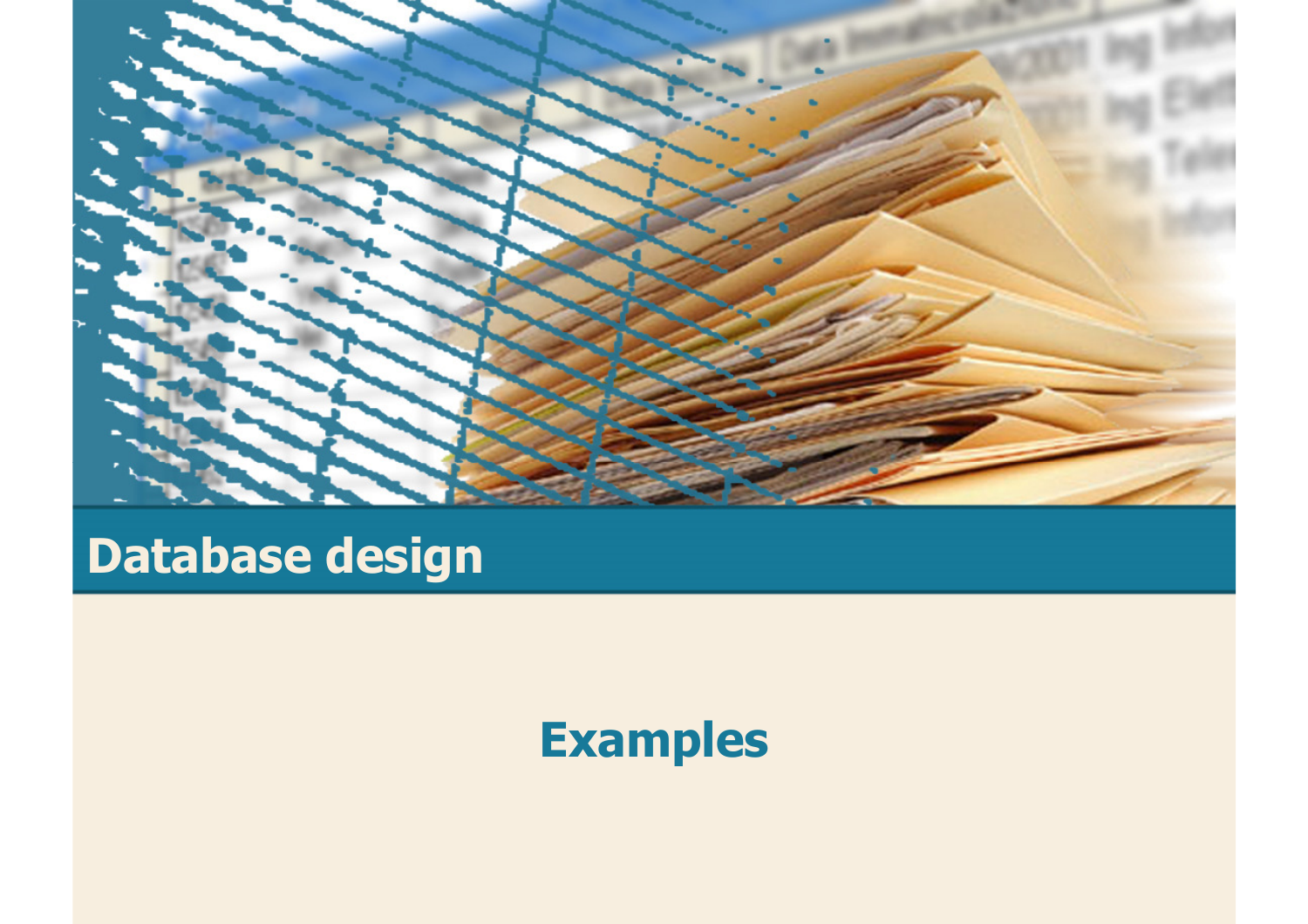## **Example database design**

For each of the following exercises

- • Describe the conceptual schema of a database for the above application by means of an ER diagram.
- • Derive a normalized relational logical schema for the same database.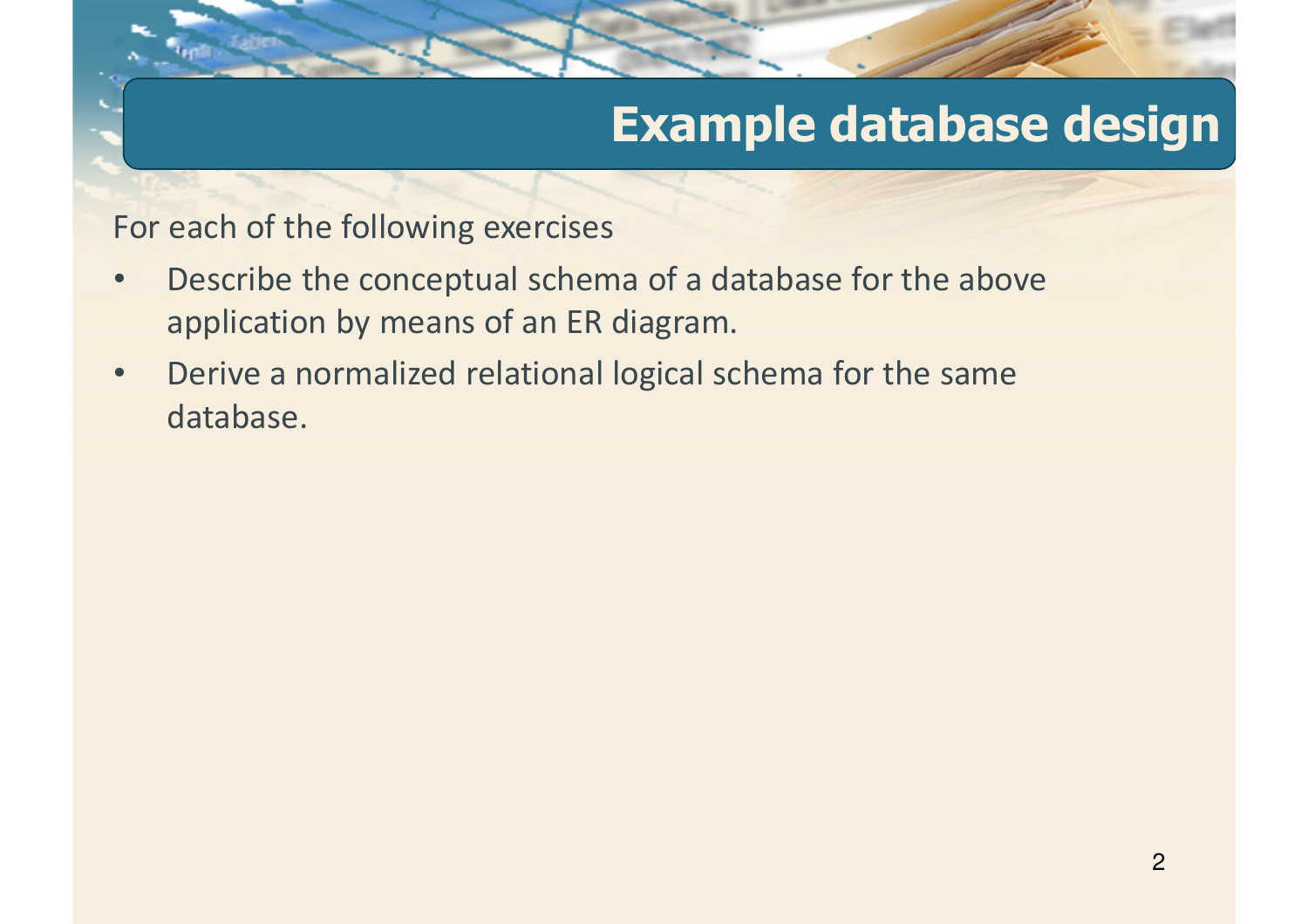#### **AirQ company**

The AirQ company monitors and analyzes the quality of air in cities and wants to design a database to manage its activities.

- • AirQ analyzes the concentration of various pollutants such as carbon monoxide and nitrogen dioxide. Each pollutant is identified by a code and it is characterized by its name, a brief description, the measurement unit and the main cause of production of the pollutant (e.g., vehicular traffic or heating systems).
	- A network of fixed stations is exploited to monitor the concentration of pollutants. Each station is characterized by a unique code and its geographical position, expressed in terms of latitude and longitude.

•

•

 Each station includes different sensors. Each sensor is identified by a unique code and it is characterized by the station where it is placed and the monitored pollutant.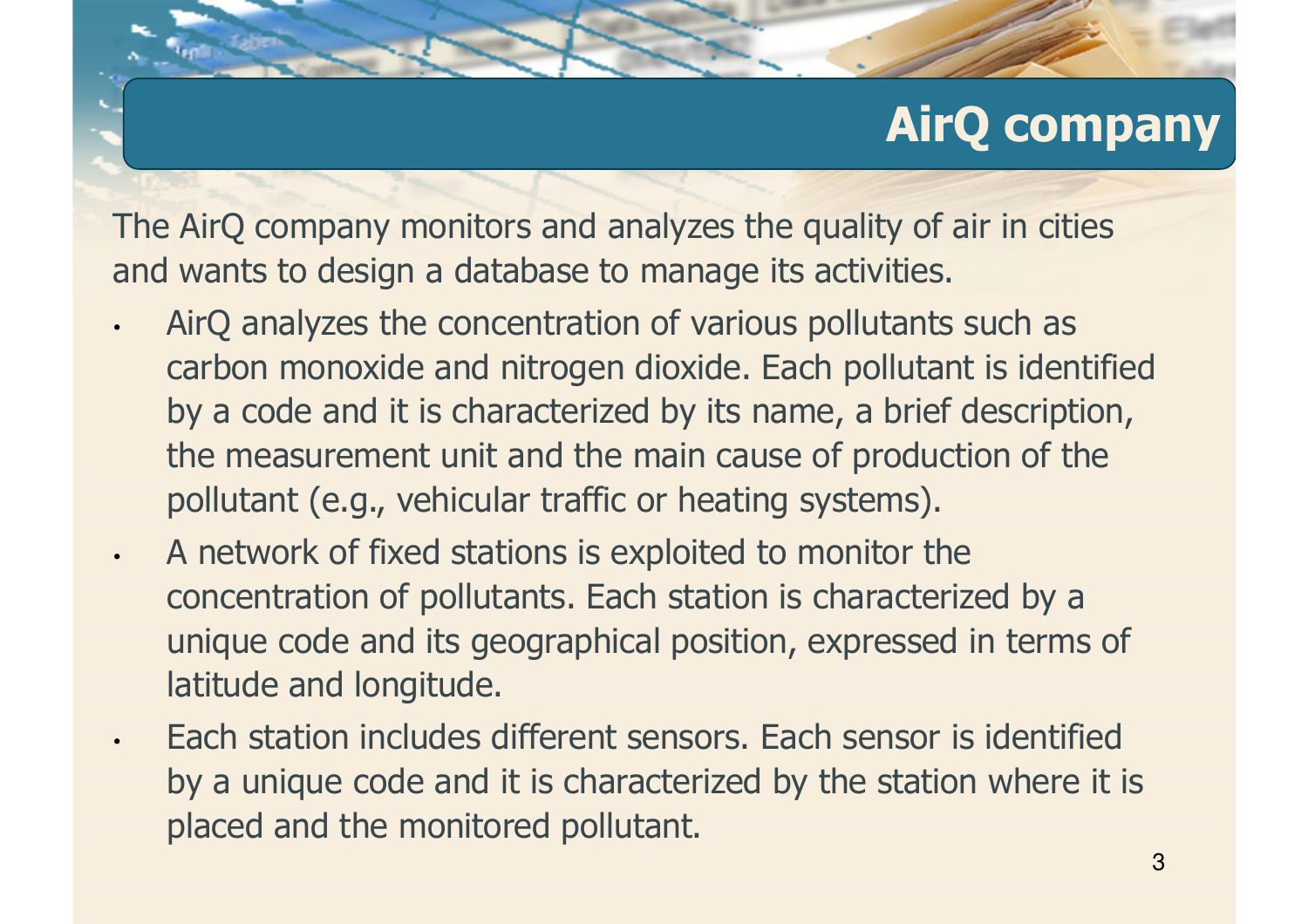## **Research organization**

<sup>A</sup> research organization wishes to design <sup>a</sup> database to manage activities related to funded research projects.

- • Each funded project is identified by <sup>a</sup> code, and it is characterized by the title, the total budget, and the start and end dates of the project.
- • Each project consists of many activities. Each activity is characterized by <sup>a</sup> unique code, <sup>a</sup> name, and the project to which it refers. For each activity the list of released software components is stored. Each software component is identified by <sup>a</sup> code and it is characterized by <sup>a</sup> brief description, its name and the list of hardware requirement needed to use the component.
	- The employees of the research institution are identified by their Social Security Numbers (SSN). For each employee, the name, the hiring date, and the URL of the personal webpage (if available) are stored. For each project the employee who is currently the coordinator is known. The same employee can be the coordinator of more than one project. In addition, the database stores the activities in which each employee has been involved indicating the time period (start and end dates) and the total number of working hours.

•